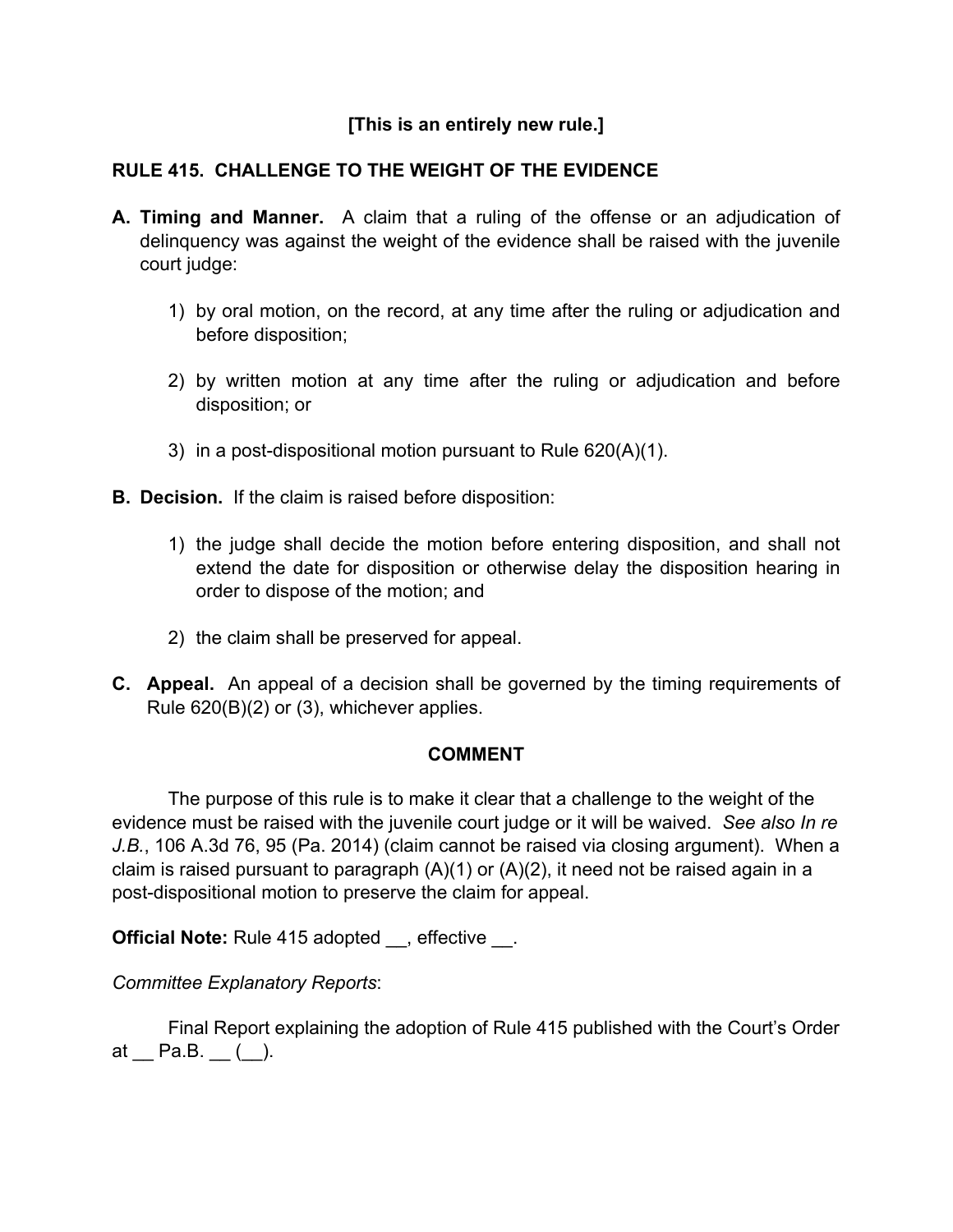# **[This is an entirely new rule.]**

#### **RULE 518. CHALLENGE TO THE WEIGHT OF THE EVIDENCE**

A claim that a dispositional order was against the weight of the evidence shall be raised with the juvenile court judge in a post-disposition motion pursuant to Rule 620(A)(1).

#### **COMMENT**

The purpose of this rule is to make it clear that a challenge to the weight of the evidence must be raised with the juvenile court judge or it will be waived. *See also In re J.B.*, 106 A.3d 76, 95 (Pa. 2014) (claim cannot be raised via closing argument).

**Official Note:** Rule 518 adopted , effective .

*Committee Explanatory Reports*:

 Final Report explaining the adoption of Rule 518 published with the Court's Order at  $\_$  Pa.B.  $\_$   $(.)$ .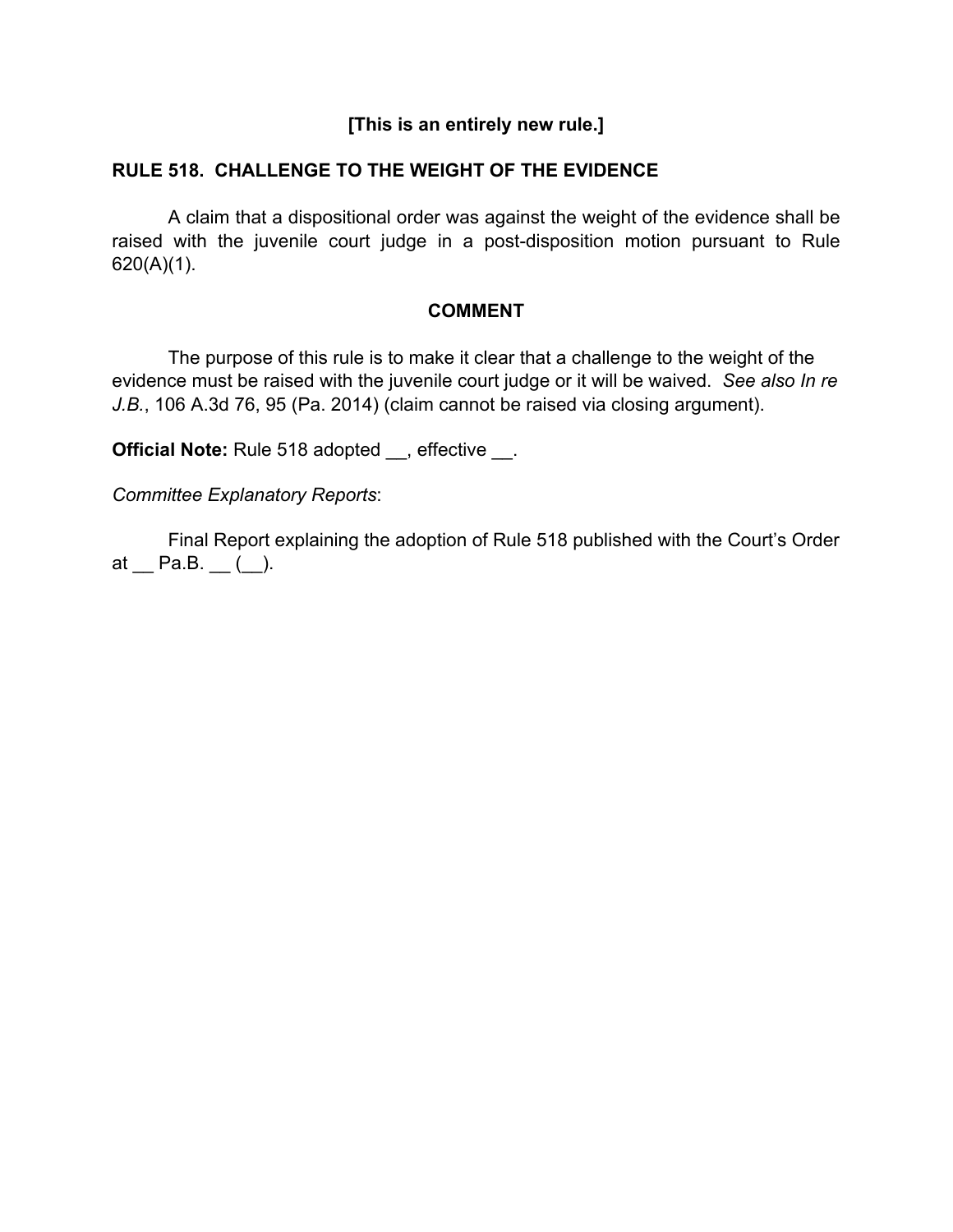### **RULE 620. POST-DISPOSITIONAL MOTIONS**

#### **A. [Optional] Post-Dispositional Motion.**

- 1) **[The parties] A party** shall have the right to **[make] file** a post-dispositional motion. All requests for relief from the court shall be stated with specificity **[and particularity,]** and shall be consolidated in the post-dispositional motion.
- 2) **[Issues] Claims properly** raised before or during **[the adjudicatory] a** hearing shall be deemed **issues** preserved for appeal whether or not the party elects to file a post-dispositional motion on those **[issues] claims**.

### **3) With the exception of Rule 518, post-dispositional motions are optional.**

- **B. Timing.**
	- 1) If a post-dispositional motion is filed, it shall be filed no later than ten days after the **[imposition of] date of entry of the** disposition**al order**.
	- 2) If a timely post-dispositional motion is filed, the notice of appeal shall be filed **within thirty days of the date of entry of the post-dispositional order**:
		- a) **[within thirty days of the entry of the order]** deciding the motion;
		- b) **[within thirty days of the entry of the order]** denying the motion by operation of law in **a** case**[s in which] when** the judge fails to decide the motion; or
		- c) **[within thirty days of the entry of the order]** memorializing the withdrawal in **a** case**[s in which] when** a party withdraws the motion.
	- 3) If a post-dispositional motion is not timely filed, a notice of appeal shall be filed within thirty days of the **[imposition of] date of entry of the** disposition**al order**.

#### **C. Court Action.**

- 1) **Briefing Schedule and Argument.** Within ten days of the filing of the postdispositional motion, the court shall:
	- a) determine if briefs, memoranda of law, or oral arguments are required; and
	- b) set **[a] the** briefing schedule and dates for oral argument, if necessary.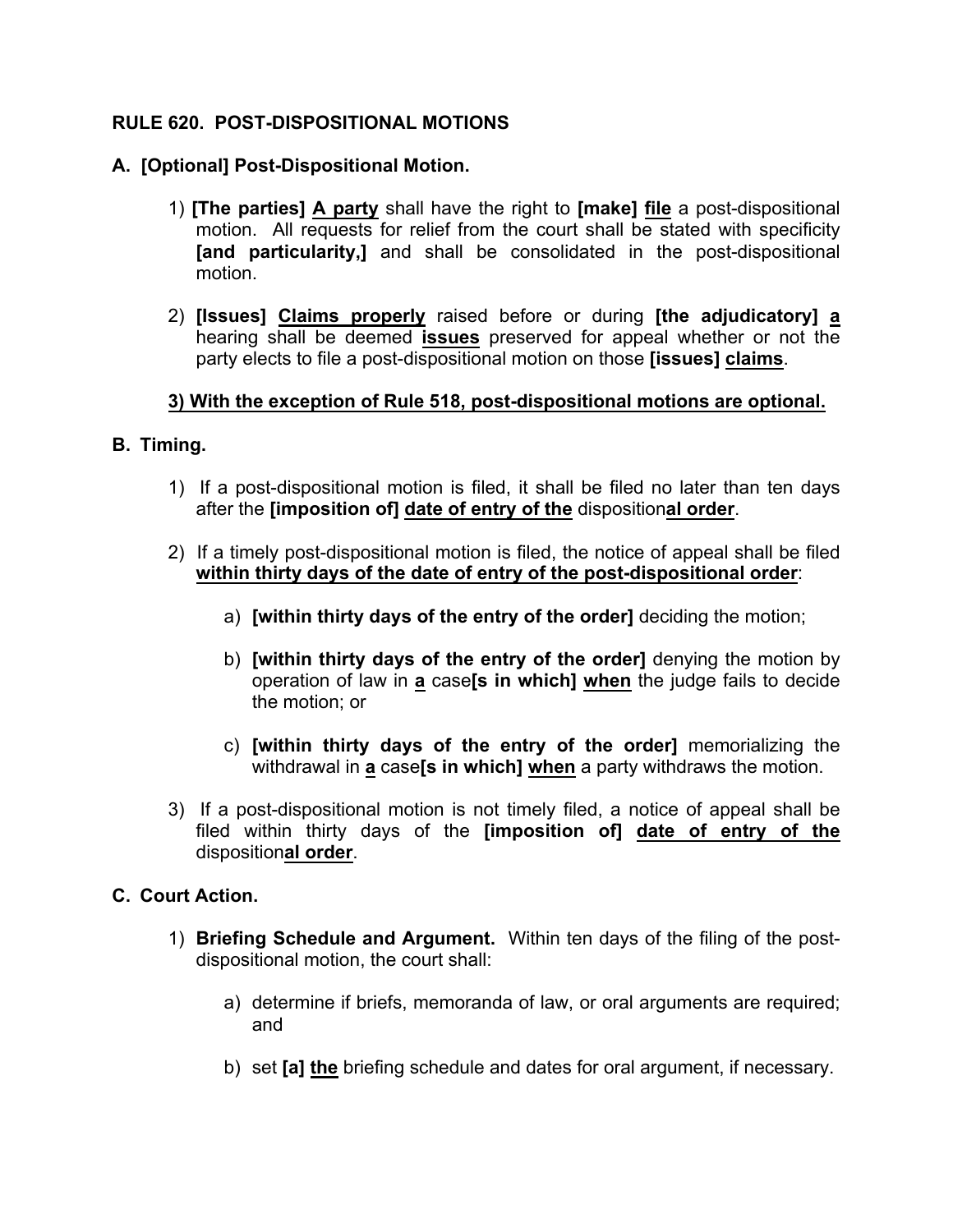- 2) **Failure to Set Schedule.** If the court fails to act according to paragraph (C)(1), briefs and oral arguments are deemed unnecessary.
- 3) **Transcript.** If the grounds asserted in the post-dispositional motion do not require a transcript, neither the briefs nor arguments **[on] concerning** the post-dispositional motion shall be delayed for transcript preparation.
- **D. Time Limitations for Decision [on] of Motion.** The judge shall not vacate **the** disposition pending the decision **[on] of** the post-dispositional motion, but shall decide the motion as provided in this paragraph.
	- 1) Except as provided in paragraph**s** (D)(2) **and (D)(6)**, the judge shall decide the post-dispositional motion as soon as possible but within thirty days of the filing of the motion. If the judge fails to decide the motion within thirty days, or to grant an extension as provided in paragraph (D)(2), the motion shall be deemed denied by operation of law.
	- 2) Upon motion of a party **and good cause shown, prior to the expiration of [within]** the 30-day **[disposition] decision** period **of paragraph (D)(1)**, **[for good cause shown, ]**the judge may grant one 30-day extension **[for decision] to rule** on the motion. If the judge fails to decide the motion within the 30-day extension period, the motion shall be deemed denied by operation of law.
	- 3) When a post-dispositional motion is denied by operation of law, the clerk of courts shall enter an order on behalf of the court**[,and, as provided p]. P**ursuant to Rule 167, **the clerk of courts** shall serve a copy of the order **up**on each attorney and the juvenile, if unrepresented, that **states** the postdispositional motion is deemed denied. This order is not subject to reconsideration.
	- 4) If the judge denies the post-dispositional motion, the judge promptly shall issue an order**. [and the] The** order shall be filed and served as provided in Rule 167.
	- 5) If a party withdraws a post-dispositional motion, the judge promptly shall issue an order memorializing the withdrawal**. [and the] The** order shall be filed and served as provided in Rule 167.
	- **6) A post-dispositional motion pursuant to Rule 518 seeking to challenge whether an out of home placement was against the weight of the evidence shall be decided by the court within the time constraints of Pa.R.A.P. 1770(f) when the issue is raised in a petition for review pursuant to Pa.R.A.P. 1770.**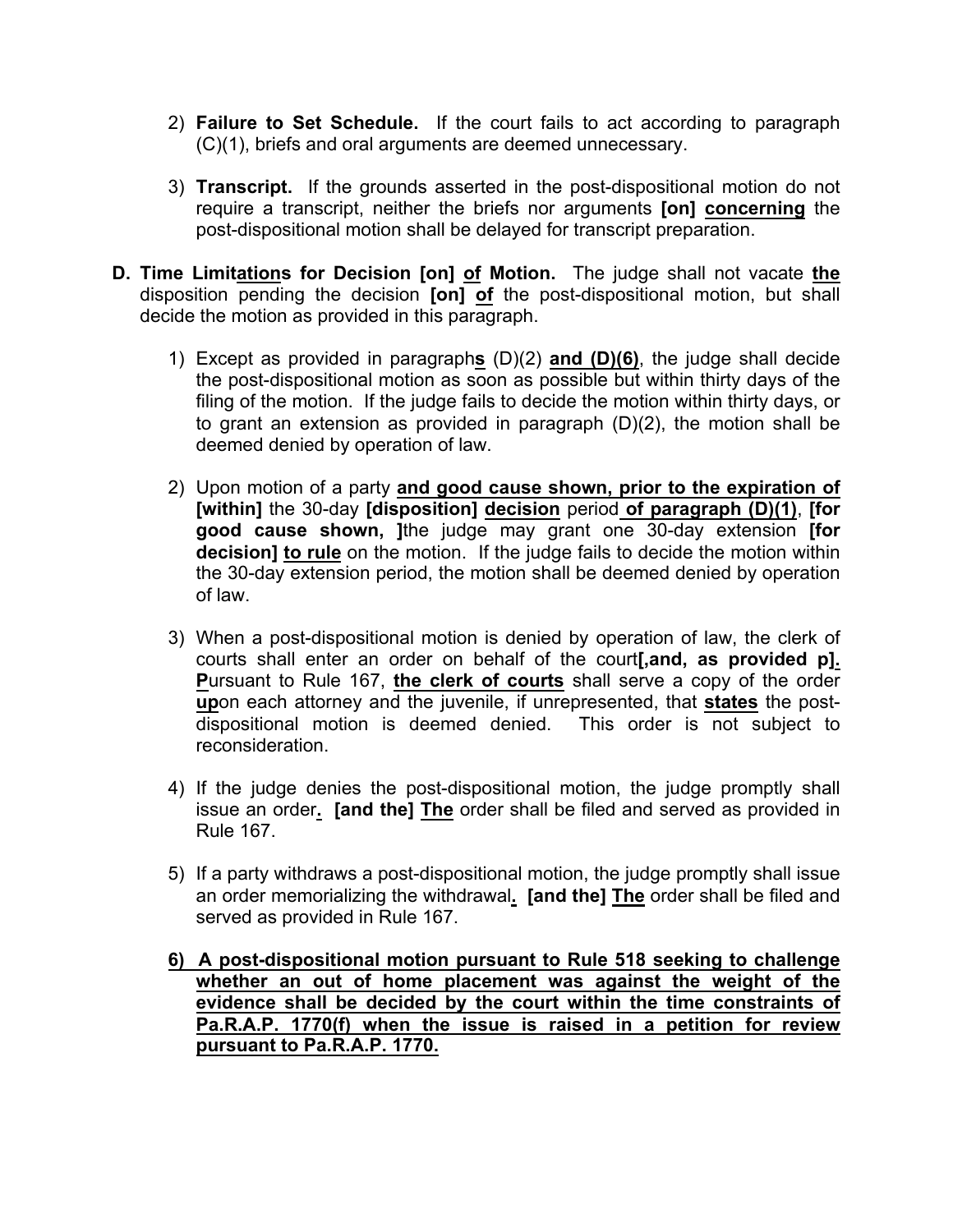- **E. Contents of [o]Order.** An order denying a post-dispositional motion, whether issued by the judge pursuant to paragraph (D)(4) or entered by the clerk of courts pursuant to paragraph (D)(3), or an order issued following a party's withdrawal of the post-dispositional motion pursuant to paragraph (D)(5), shall include notice to the party of the following:
	- 1) the right to appeal;
	- 2) the time limit**ation**s **[within which] for filing** the appeal **[ shall be filed]**; and
	- 3) the right to counsel **[in the preparation of] for** the **[appeal] appellate process**.
- F. **After-[d]Discovered [e]Evidence.** A motion for a new adjudicat**ory[ion] hearing**  on the grounds of after-discovered evidence shall be filed in writing promptly after such discovery. If an appeal is pending, the judge may grant the motion only upon remand of the case.

# **COMMENT**

**[The purpose of this rule is to promote the fair and prompt resolution of all issues relating to admission, adjudication, and disposition by consolidating all possible motions to be submitted for court review, and by setting reasonable but firm time limits within which the motion is to be decided. Because the postdispositional motion is optional, a party may choose to raise any or all properly preserved issues in the trial court, in the appellate court, or both.**

**For the definition of "disposition," see Rule 120 and its** *Comment.*

*OPTIONAL POST- DISPOSITIONAL MOTION*

*See In re Brandon Smith***, 393 Pa. Super. 39, 573 A.2d 1077 (1990), for motions on ineffective assistance of counsel.**

**Under paragraph (A)(2), any issue raised before or during adjudication is deemed preserved for appeal whether a party chooses to raise the issue in a post-dispositional motion. It follows that the failure to brief or argue an issue in the post-dispositional motion would not waive that issue on appeal as long as the issue was properly preserved, in the first instance, before or during adjudication. Nothing in this rule, however, is intended to address Pa.R.A.P. 1925(b) or the preservation of appellate issues once an appeal is filed.** *See Commonwealth v. Lord,* **553 Pa. 415, 719 A.2d 306 (1998) (any issues not raised in a 1925(b) statement will be deemed waived).**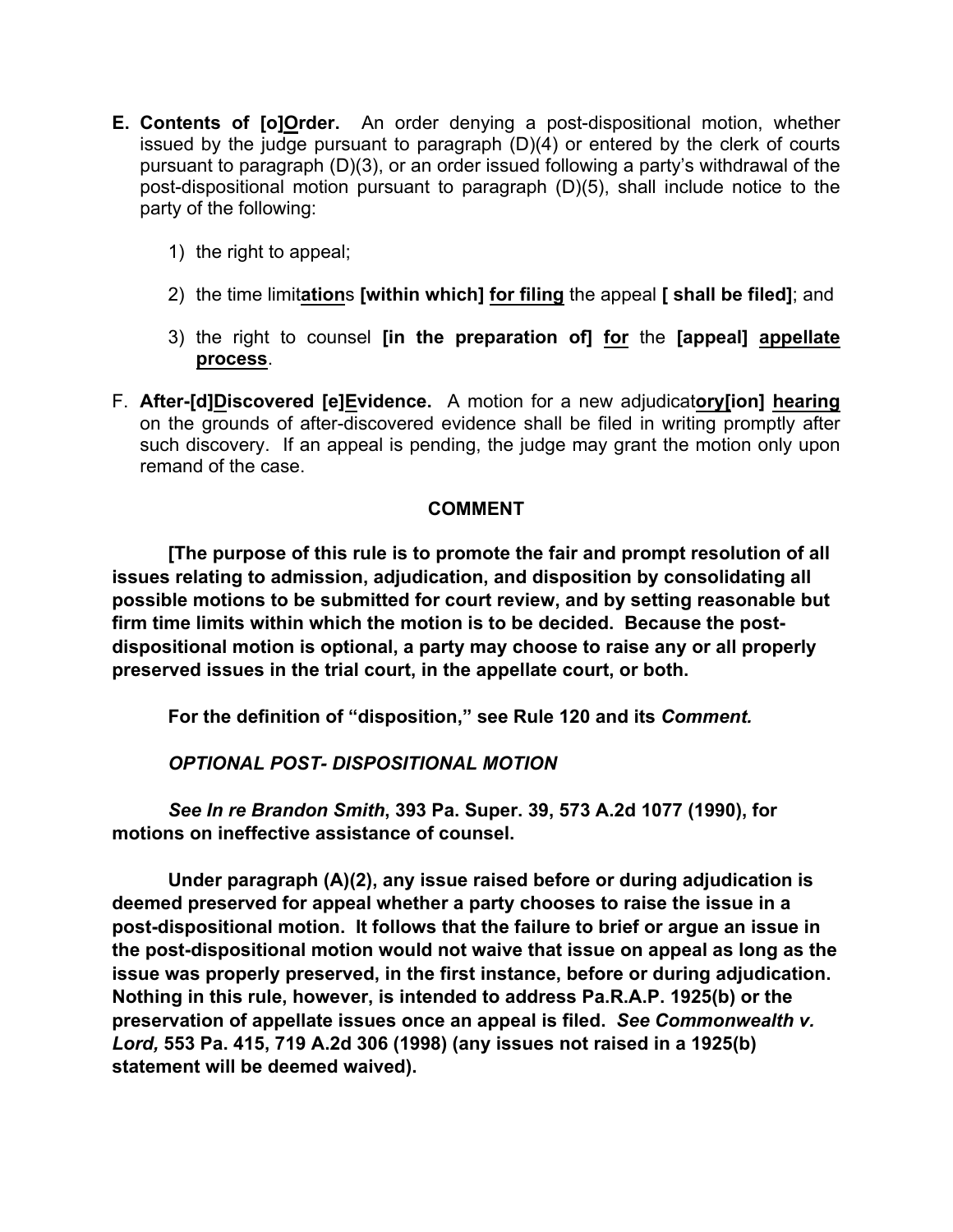**Under paragraph (B)(1), if a party chooses to file a post-dispositional motion, the motion is to be filed within ten days of imposition of disposition. The filing of the written post-dispositional motion triggers the time limits for decision on the motion.** *See* **paragraph (D)(1).**

#### *TIMING*

**Paragraph (B) contains the timing requirements for filing the optional postdispositional motion and taking an appeal. Under paragraph (B)(1), the postdispositional motion is to be filed within ten days of imposition of disposition. Supplemental motions may be filed but the time requirements of paragraph (B)(1) are to be followed.**

**When a party files a timely post-dispositional motion, the 30-day period for the juvenile's direct appeal on all matters in that case is triggered by the judge's decision on the post-dispositional motion, the denial of the motion by operation of law, or the withdrawal of the post-dispositional motion. The appeal period runs from the entry of the order. As to the date of entry of orders, see Pa.R.A.P. 108. No direct appeal may be taken by the party while the post-dispositional motion is pending.** *See* **paragraph (B)(2).** 

**If no timely post-dispositional motion is filed, the party's appeal period runs from the date disposition is imposed.** *See* **paragraph (B)(3).]** 

For the definition of "disposition," see Rule 120 and its *Comment.*

**When properly raised before or during a hearing, a claim will be deemed preserved for appeal and the party need not file a post-dispositional motion solely for the purpose of preservation. To raise a claim that a decision was against the weight of the evidence, see Rule 415 and Rule 518. Nothing in this rule is intended to address Pa.R.A.P. 1925(b) or the possible waiver of appellate issues for non-compliance with the Pennsylvania Rules of Appellate Procedure once an appeal is filed.** *See, e.g., Commonwealth v. Lord,* **719 A.2d 306 (Pa. 1998) (any issues not raised in a 1925(b) statement will be deemed waived).**

*See* **Rule 622 and** *In re Brandon Smith***, 573 A.2d 1077 (Pa. Super. 1990), for motions concerning ineffective assistance of counsel.**

# *TIMING*

**Supplemental post-dispositional motions may be filed, but the time requirements of paragraph (B)(1) are to be followed.**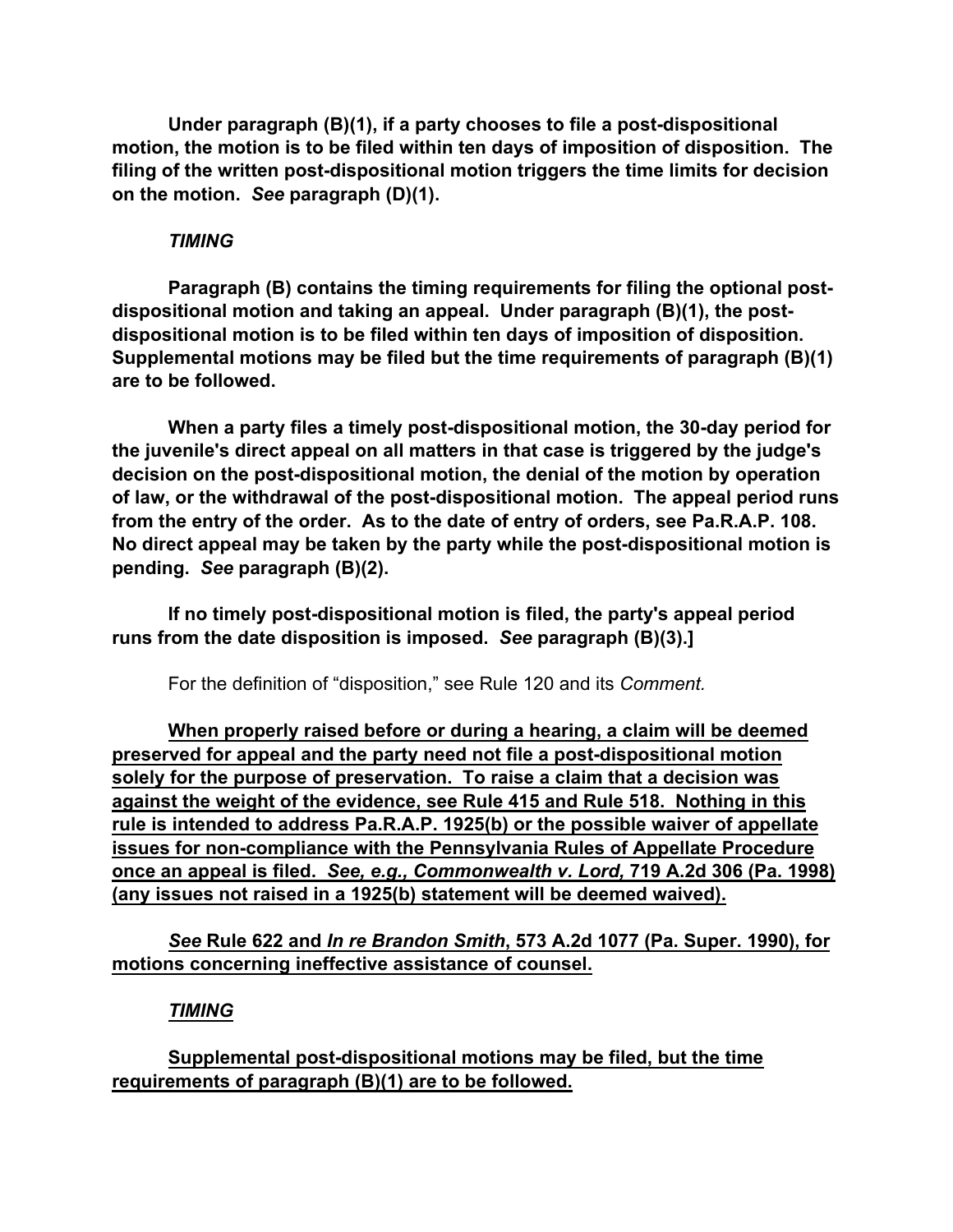**If no timely post-dispositional motion is filed, the party's appeal period commences on the date of the entry of the dispositional order. If a postdispositional motion is filed, then the time for filing an appeal commences on the date of entry of the post-dispositional order. For the date of entry of an order, see Pa.R.A.P. 108(a)(1) ("[T]he date of entry shall be the day the clerk of courts … mails or delivers copies of the order to the parties, …").**

*BRIEFS; TRANSCRIPTS; ARGUMENT*

Under paragraph (C)(1), the judge should determine, on a case-by-case basis, whether briefs, memoranda of law, or arguments are required for a fair resolution of the post-dispositional motion. **[If they are not needed, or if] The judge may order that** a concise summary of the relevant law and facts is sufficient **[, the judge should so order]**. Any local rule**[s]** requiring briefs or oral argument **in every case [are] is** inconsistent with this rule. *See* **[Rule 121(E)] Pa.R.J.A. No. 103(d)(2)**.

Under paragraph (C)(3), the judge, in consultation with the attorneys, should determine what, if any, portions of the notes of testimony are to be transcribed so that the post-dispositional motion can be resolved. The judge should then set clear deadlines for the court reporter to **[insure] ensure** timely resolution of the motion. Nothing in this rule precludes the judge from ordering the transcript**ion of the notes of testimony** or portions of it immediately after the conclusion of the adjudicatory**, dispositional, or revocation** hearing or the entry of an admission.

For the recording and transcribing of court proceedings generally, see Rule 127. The requirements for the record and the writing of an opinion **[on] for an** appeal are set forth in the Pennsylvania Rules of Appellate Procedure.

There is no requirement that oral argument be **[heard on] held for** every postdispositional motion. When oral argument is **[heard on] held concerning** the postdispositional motion, the juvenile need not be present.

# *DISPOSITION*

Under paragraph (D), **[once a party makes a timely written post-dispositional motion, the judge retains jurisdiction for the duration of the disposition period. The] the** judge may not vacate the order imposing **the** disposition pending decision **[on] of** the post-dispositional motion. **However, the judge may vacate or change the disposition once there has been a ruling on the motion if the motion was decided within the time limitations of this rule.** 

Paragraph (D)(2) permits one 30-day extension of the 30-day time limit**ation[, for good cause shown,]** upon motion of a party **and good cause shown**. In most cases,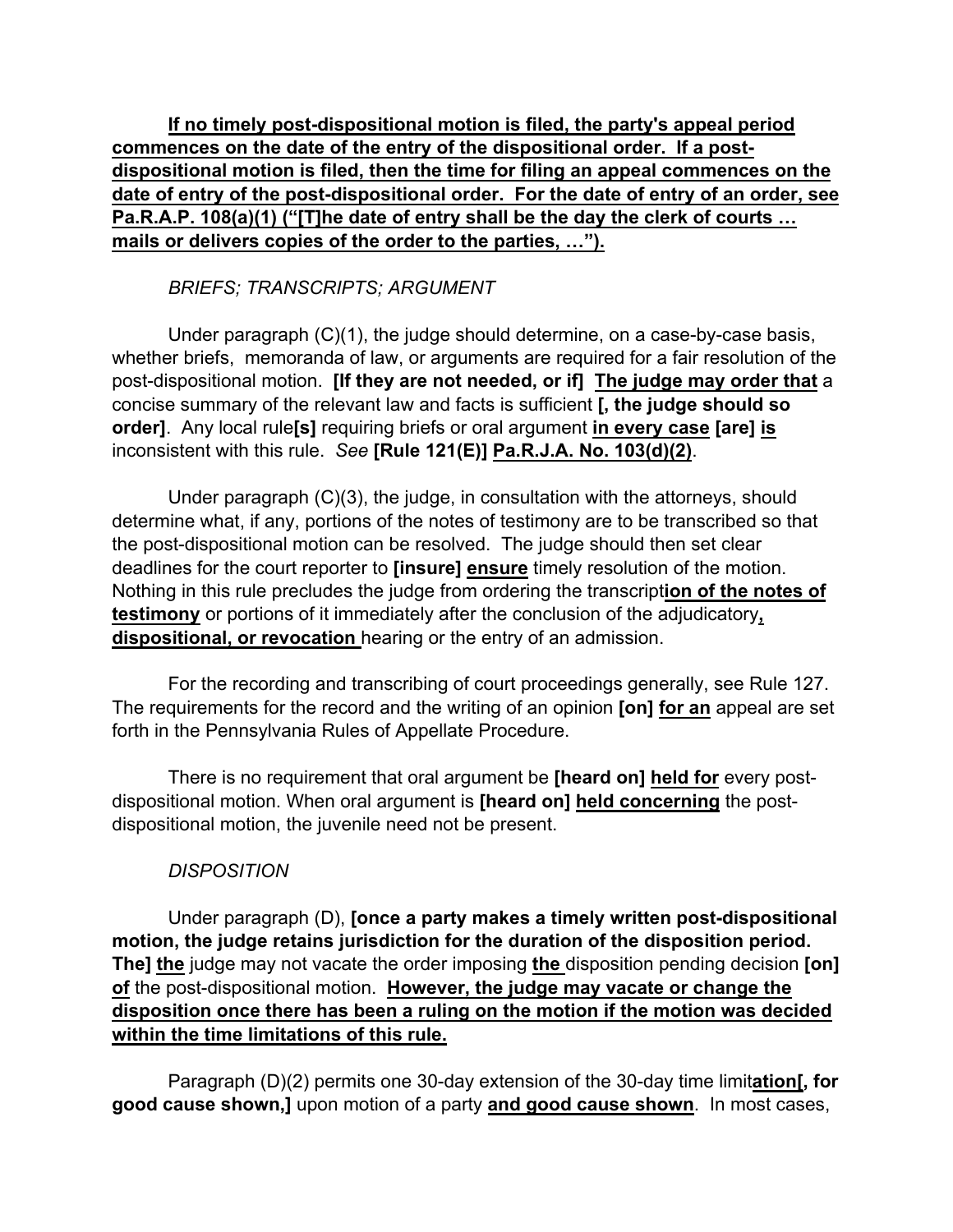an extension would be requested and granted when new counsel has entered the case. Only a party may request such an extension. The judge may not, *sua sponte*, extend the time for **the** decision: a congested court calendar or other judicial delay does not constitute "good cause" under this rule.

The possibility of an extension is not intended to suggest that thirty days are required for a decision in most cases. The time limit**ation**s for resolution of the postdispositional motion are the outer limits. **[Easily resolvable] Uncomplicated** issues, such as a modification of **the** disposition or an admission challenge, **ordinarily** should **[ordinarily]** be decided in a much shorter **time** period **[of time]**.

If the judge decides the motion within the time limit**ation**s of this rule, the judge may grant reconsideration on the post-dispositional motion pursuant to 42 Pa.C.S. § 5505 or Pa.R.A.P. 1701(b)(3), but the judge may not vacate the disposition pending reconsideration. The reconsideration period may not be used to extend the timing requirements set forth in paragraph (D) for decision **[on] of** the post-dispositional motion**[:]. [the] The** time limit**ation**s imposed by paragraphs (D)(1) and (D)(2) continue to run from the date the post-dispositional motion was originally filed. The judge's reconsideration, therefore, is to be resolved within the 30-day decision period of paragraph (D)(1) or the 30-day extension period of paragraph (D)(2), whichever applies. If a decision on the reconsideration is not reached within the appropriate period, the post-dispositional motion, including any issues raised for reconsideration, will be denied pursuant to paragraph (D)(3).

Under paragraph (D)(1), on the date when the court disposes of the motion, or the date when the motion is denied by operation of law **pursuant to paragraph (D)(3)**, the judgment becomes final for the purposes of appeal. *See* **[Judicial Code,]** 42 Pa.C.S. §§ 102, 722, 742, 5105(a)**, Pa.R.A.P. 341,** and *Commonwealth v. Bolden*, **[472 Pa. 602, ]** 373 A.2d 90 (**Pa.** 1977). **[***See* **Pa.R.A.P. 341.]**

An order entered by the clerk of courts under paragraph (D)(3) constitutes a ministerial order and**[, as such,]** is not subject to reconsideration or modification pursuant to 42 Pa.C.S. § 5505 or Pa.R.A.P. 1701.

If the motion is denied by operation of law, paragraph (D)(3) requires that the clerk of courts enter an order denying the motion on behalf of the court and immediately notify the attorneys, or the juvenile, if unrepresented, that the motion has been denied. This notice is intended to protect the party's right to appeal. The clerk of courts also is to comply with the filing, service, and docket entry requirements of Rule 167.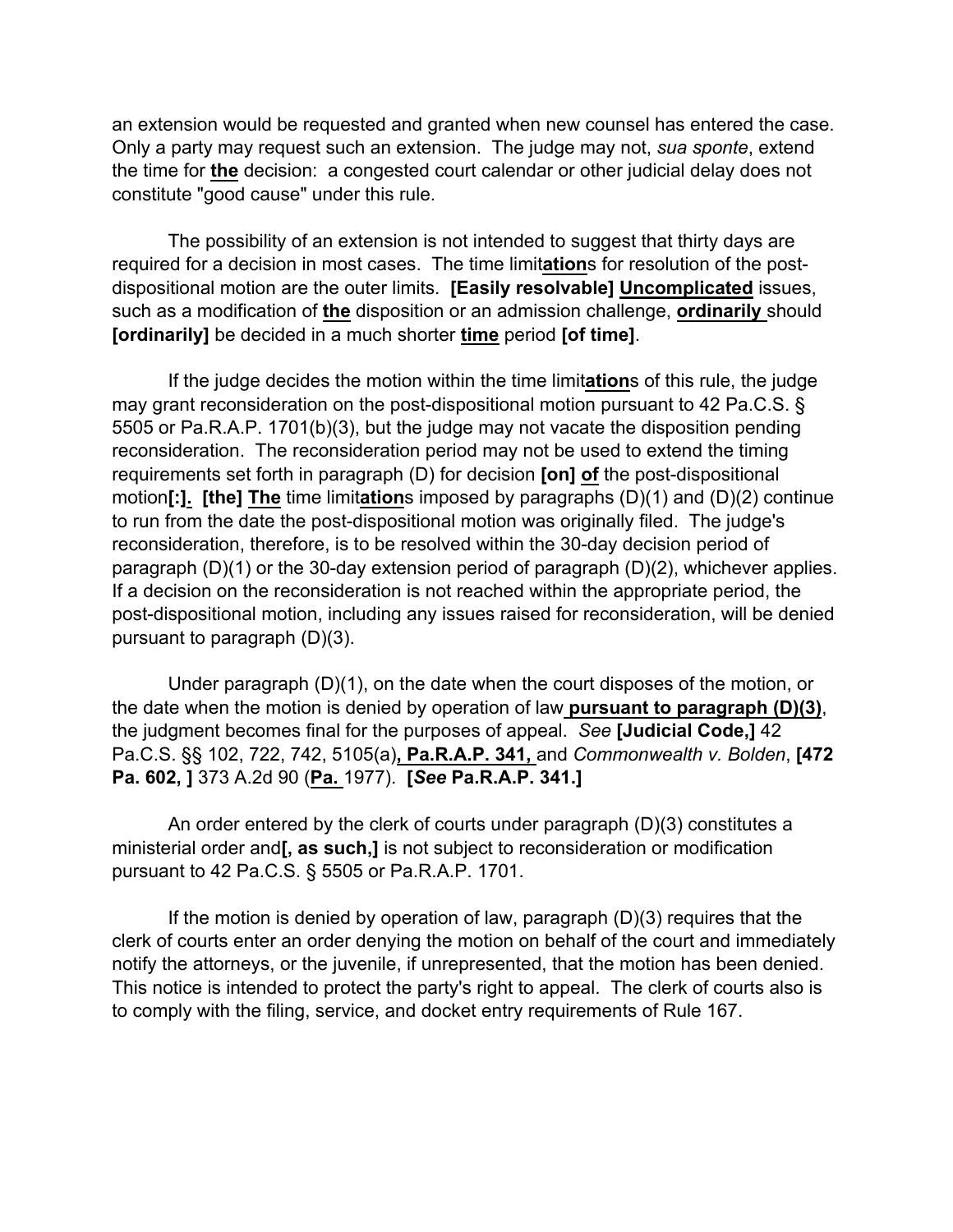### *CONTENTS OF ORDER*

Paragraph (E) protects a party's right to appeal by requiring that the judge's order denying the motion, the clerk of courts' order denying the motion by operation of law, or the order entered memorializing a party's withdrawal of a post-dispositional motion, contain **a** written notice of the party's **[appeal] appellate** rights. This requirement ensures adequate notice to the party, which is important given the potential time lapse between the notice provided at **the** disposition**al hearing** and the resolution of the postdispositional motion. *See also Commonwealth v. Miller,* 715 A.2d 1203 (Pa. Super. **[Ct.]** 1998), concerning the contents of the order memorializing the withdrawal of a postdispositional motion.

When a party withdraws a post-dispositional motion in open court and on the record, the judge should **[orally]** enter an **oral** order memorializing the withdrawal**. [for the record, and] The judge is to** give the party notice of the information required by paragraph (E). *See Commonwealth v. Miller, supra.*

# *AFTER-DISCOVERED EVIDENCE*

**Pursuant to paragraph (G), a motion for a new adjudicatory hearing on the grounds of after-discovered evidence may be filed with the court. If the motion is filed, it is to be in writing after such discovery is made if there is no appeal pending.** *See* **Rule 622 for filing a motion for** *nunc pro tunc* **relief. If an appeal is pending, the judge may grant the motion only upon remand of the case.**

**If there is after-discovered evidence concerning the dispositional hearing, a motion for a change in the dispositional order may be filed with the court. The motion may allege a need for a change in the dispositional order pursuant to Rule 610(B). If this motion is made, notice and an opportunity to be heard is to be given to the parties and the victim.** *See* **Rule 610(B) and 42 Pa.C.S. § 6353.** 

# *MISCELLANEOUS*

Under paragraph (A)(1), the grounds for the post-dispositional motion should be stated with **[particularity] specificity**. Motions alleging insufficient evidence, for example, are to specify **[in what way] the reasons why** the evidence was insufficient, and motions alleging that the court's findings were against the weight of the evidence are to specify why the findings were against the weight of the evidence.

**[Because the post-dispositional motion is optional, the] [f]F**ailure to raise **[an issue] a claim** with **[sufficient particularity] specificity** in the post-dispositional motion **nonetheless** will not constitute a waiver of the issue on appeal **[as long as] if**